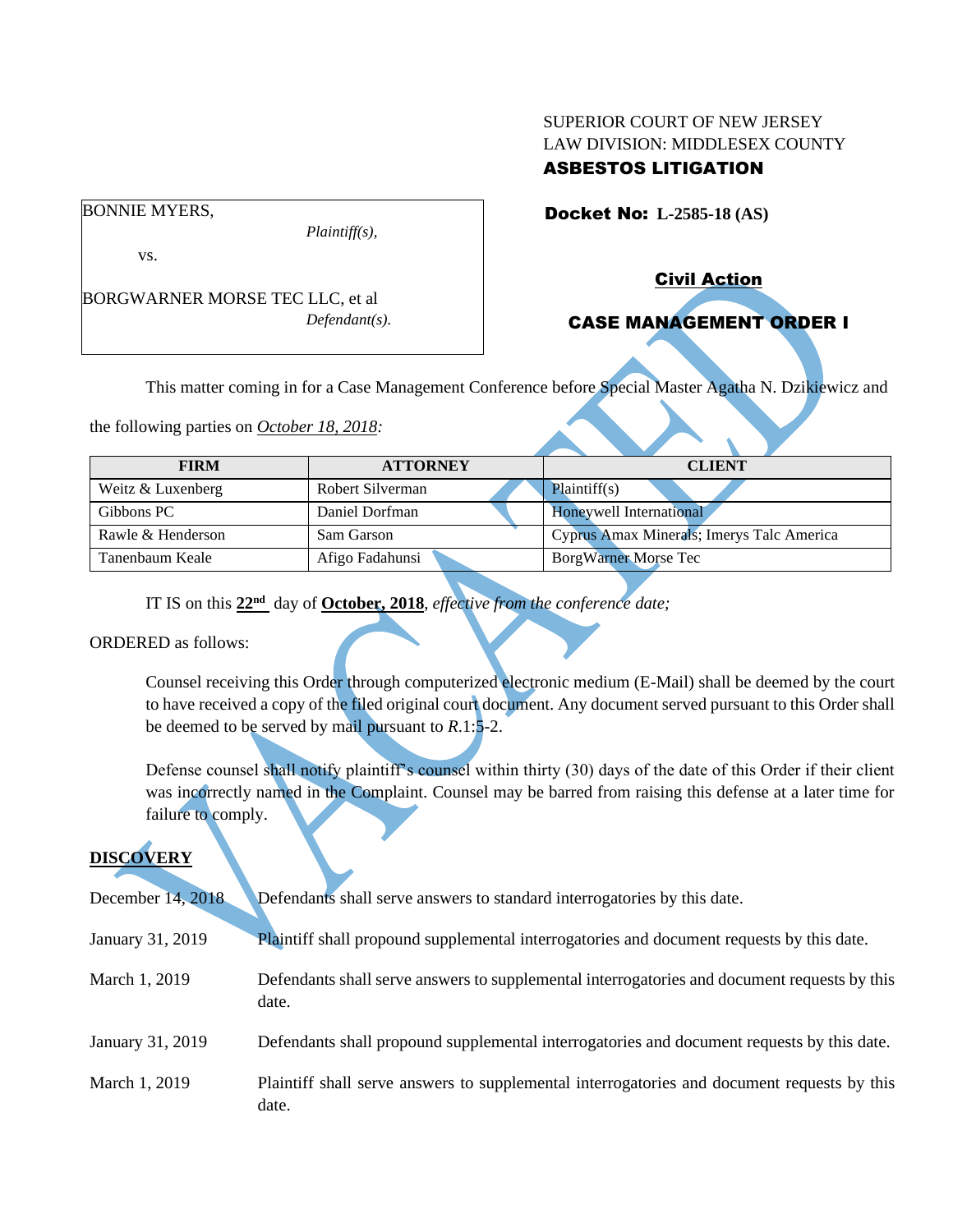- April 30, 2019 Fact discovery, including depositions, shall be completed by this date. Plaintiff's counsel shall contact the Special Master within one week of this deadline if all fact discovery is not completed.
- April 30, 2019 Depositions of corporate representatives shall be completed by this date.

#### **EARLY SETTLEMENT**

July 19, 2019 Settlement demands shall be served on all counsel and the Special Master by this date.

#### **SUMMARY JUDGMENT MOTION PRACTICE**

| July 19, 2019         | Plaintiff's counsel shall advise, in writing, of intent not to oppose motions by this date. |
|-----------------------|---------------------------------------------------------------------------------------------|
| <b>August 2, 2019</b> | Summary judgment motions shall be filed no later than this date.                            |
| August 30, 2019       | Last return date for summary judgment motions.                                              |

#### **MEDICAL DEFENSE**

| June 28, 2019    | Plaintiff shall serve medical expert reports by this date.                                        |
|------------------|---------------------------------------------------------------------------------------------------|
| June 28, 2019    | Upon request by defense counsel, plaintiff is to arrange for the transfer of pathology specimens  |
|                  | and x-rays, if any, by this date.                                                                 |
| October 15, 2019 | Defendants shall identify its medical experts and serve medical reports, if any, by this date. In |
|                  | addition, defendants shall notify plaintiff's counsel (as well as all counsel of record) of a     |
|                  | joinder in an expert medical defense by this date.                                                |

## **LIABILITY EXPERT REPORTS**

June 28, 2019 Plaintiff shall identify its liability experts and serve liability expert reports or a certified expert statement by this date or waive any opportunity to rely on liability expert testimony.

October 15, 2019 Defendants shall identify its liability experts and serve liability expert reports, if any, by this date or waive any opportunity to rely on liability expert testimony.

### **EXPERT DEPOSITIONS**

November 15, 2019 Expert depositions shall be completed by this date. To the extent that plaintiff and defendant generic experts have been deposed before, the parties seeking that deposition in this case must file an application before the Special Master and demonstrate the necessity for that deposition. To the extent possible, documents requested in a deposition notice directed to an expert shall be produced three days in advance of the expert deposition. The expert shall not be required to produce documents that are readily accessible in the public domain.

 $\_$  , and the set of the set of the set of the set of the set of the set of the set of the set of the set of the set of the set of the set of the set of the set of the set of the set of the set of the set of the set of th